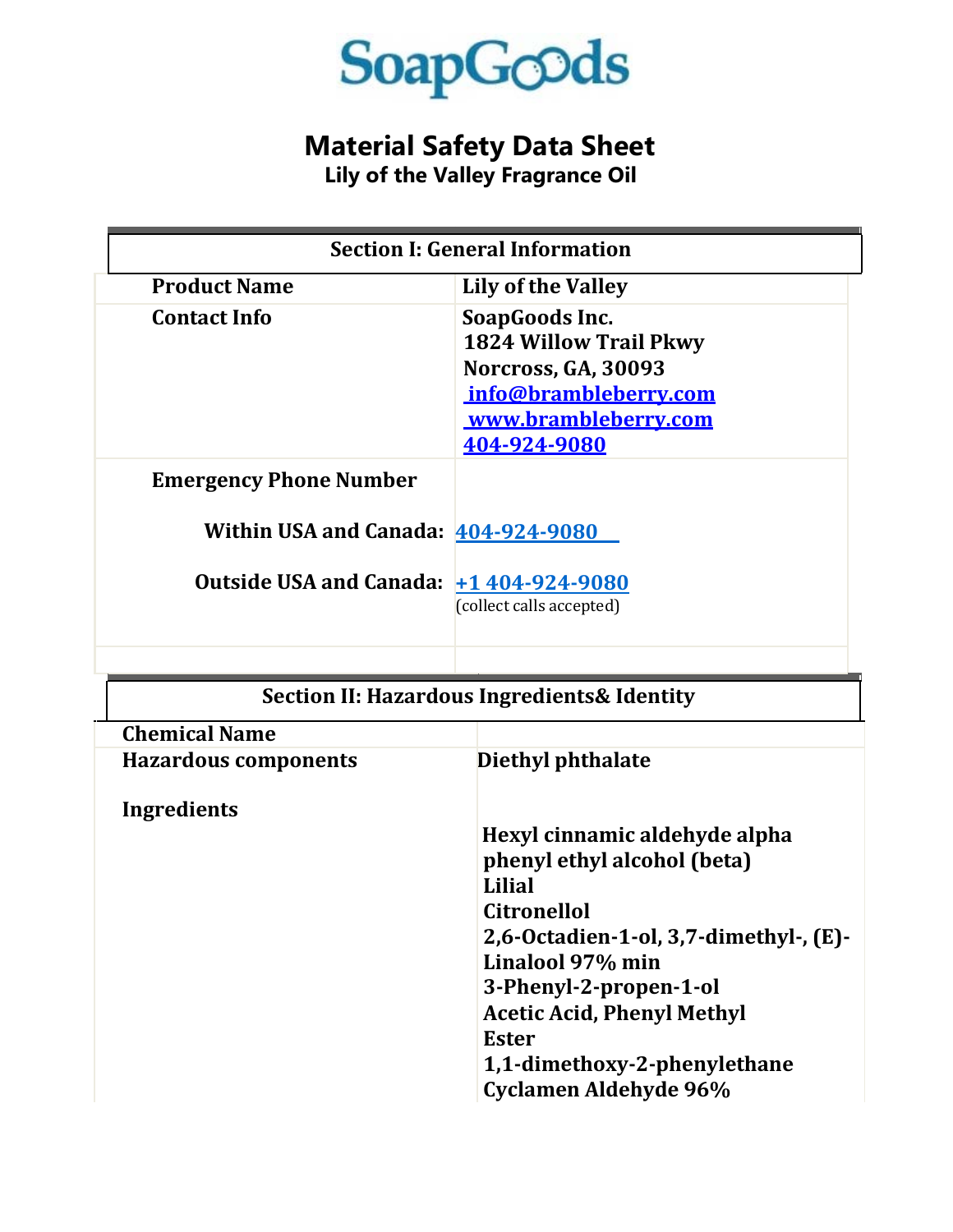|                                         | <b>Benzyl benzoate</b>                            |
|-----------------------------------------|---------------------------------------------------|
| <b>Potential Chronic Health Effects</b> | May be irritating to skin and eyes.               |
|                                         | Vapor may be irritating to throat                 |
|                                         | and lungs. Breathing high                         |
|                                         | concentrations of vapor may cause                 |
|                                         | anesthetic effects. Repeated contact              |
|                                         | may cause allergic dermatitis.                    |
| Prod. CAS#                              | 84-66-2                                           |
|                                         | <u> 101-86-0</u>                                  |
|                                         | $60 - 12 - 8$                                     |
|                                         | 80-54-6                                           |
|                                         | 106-22-9                                          |
|                                         | <u>106-24-1</u>                                   |
|                                         | 78-70-6                                           |
|                                         | 104-54-1<br><u>140-11-4</u>                       |
|                                         | <u>101-48-4</u>                                   |
|                                         | 103-95-7                                          |
|                                         | 120-51-4                                          |
|                                         |                                                   |
|                                         | <b>Section III: Physical Data</b>                 |
| <b>Boiling Point (F)</b>                | 230°F                                             |
| <b>Freezing Point (F)</b>               | <b>NA</b>                                         |
| Volatility/Vol (%)                      | <b>NA</b>                                         |
| <b>Melting Point</b>                    | Undetermined.                                     |
| <b>Vapor Pressure</b>                   | 0.012                                             |
| <b>Vapor Density (air=1)</b>            | Not determined.                                   |
| Solubility in HO                        | Not mixable or difficult to mix.                  |
| <b>Appearance / Odor</b>                | Liquid characteristic odor and<br>color.          |
| <b>Specific Gravity/Density</b>         | 1.0038                                            |
| <b>Evaporation Rate</b>                 | Not determined.                                   |
| pH                                      | Not determined.                                   |
|                                         |                                                   |
|                                         | <b>Section IV: Fire and Explosion Hazard Data</b> |
| <b>Flash Point</b>                      | 199°F                                             |
| <b>Lower Flame Limit</b>                | <b>NA</b>                                         |
| <b>Higher Flame Limit</b>               | <b>NA</b>                                         |
| <b>Extinguish Media for Fire</b>        | CO2, extinguishing powder or                      |
|                                         | water spray. Fight larger fires                   |
|                                         | with water spray or alcohol                       |
|                                         | resistant foam.                                   |
| <b>Special Firefighting Procedure</b>   | <b>Mouth respiratory protective</b>               |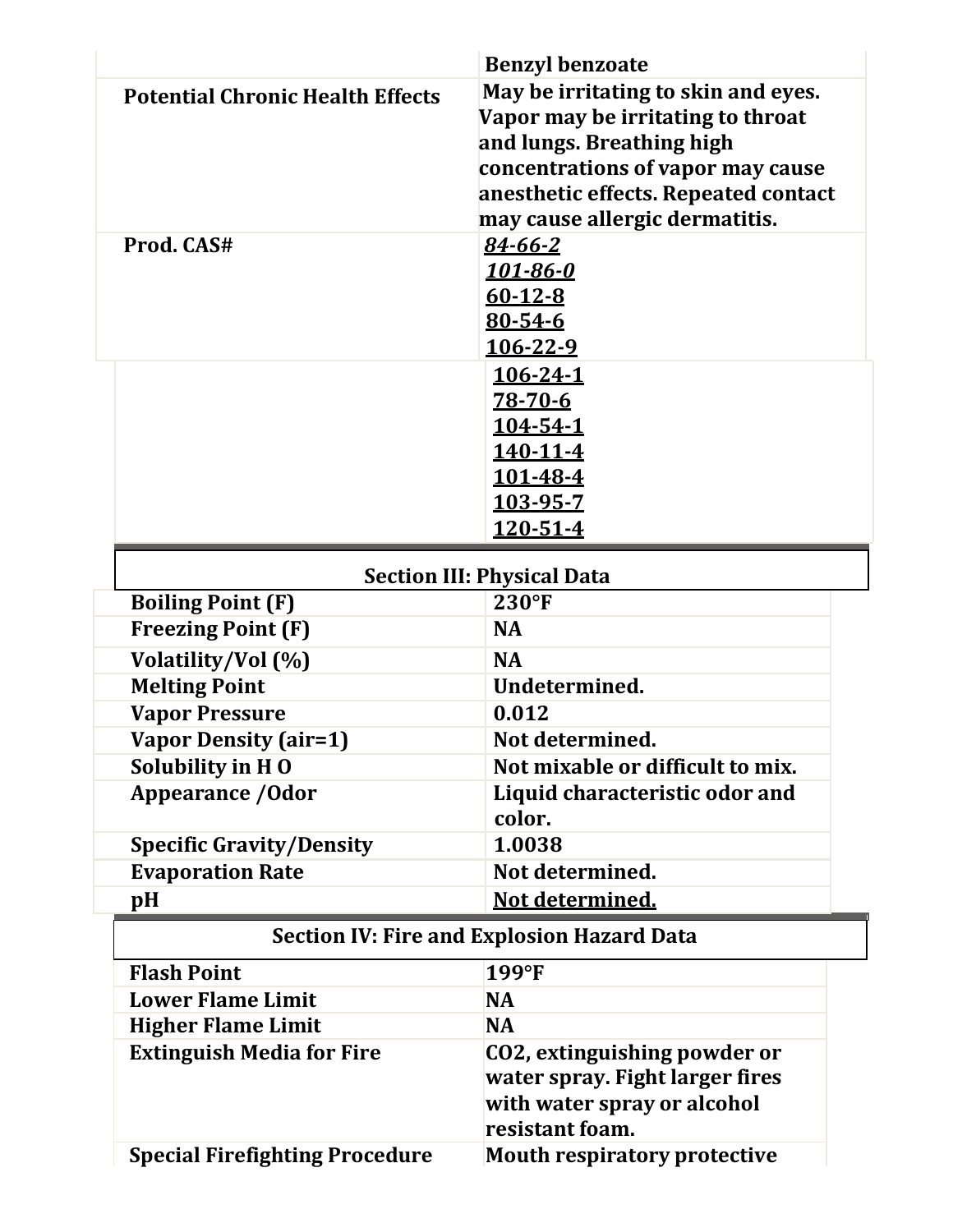| <b>Unusual Fire Hazard</b>      | device.<br>No further relevant information<br>available                                                                                             |
|---------------------------------|-----------------------------------------------------------------------------------------------------------------------------------------------------|
|                                 | <b>Section V: Health Hazard Data</b>                                                                                                                |
| <b>First Aid Procedures:</b>    |                                                                                                                                                     |
| <b>Inhalation</b>               | Supply fresh air and to be sure<br>call for a doctor.<br>In case of unconsciousness<br>place patient stably in side<br>position for transportation. |
| <b>Skin Contact</b>             | <b>Immediately wash with water</b><br>and soap and rinse thoroughly                                                                                 |
| <b>Eye Contact</b>              | Rinse opened eye for several<br>minutes under running water.                                                                                        |
| Ingestion                       | If symptoms persist consult                                                                                                                         |
|                                 | doctor.                                                                                                                                             |
|                                 | <b>Section VI: Reactivity Data</b>                                                                                                                  |
| <b>Chemical Stability</b>       | <b>Stable</b>                                                                                                                                       |
| <b>Conditions to Avoid</b>      | <b>NA</b>                                                                                                                                           |
| <b>Incompatible Materials</b>   | <b>NA</b>                                                                                                                                           |
| <b>Decomposition Products</b>   | No decomposition if used according<br>to specifications.                                                                                            |
| <b>Hazardous Polymerization</b> | <b>Will not occur</b>                                                                                                                               |
|                                 | <b>Section VII: Spill or Leak Procedure</b>                                                                                                         |
| <b>For Spill</b>                | Absorb with liquid-binding material<br>(sand, diatomite, acid binders,<br>universal binders, sawdust).                                              |
| <b>Waste Disposal Method</b>    | Must not be disposed of together with<br>household garbage. Do not allow<br>product to reach sewage system.                                         |
|                                 | Disposal must be made according to<br>official regulations.                                                                                         |
|                                 | <b>Section VIII: Special Protection</b>                                                                                                             |
| <b>Respiratory Protection</b>   | In case of intensive or long<br>exposure in low ventilation areas, it                                                                               |
|                                 | is suggested that a respiratory<br>protective device be used.                                                                                       |
| <b>Ventilation</b>              | Apply local ventilation when needed.                                                                                                                |
| <b>Protective Gloves</b>        | The glove material has to be                                                                                                                        |